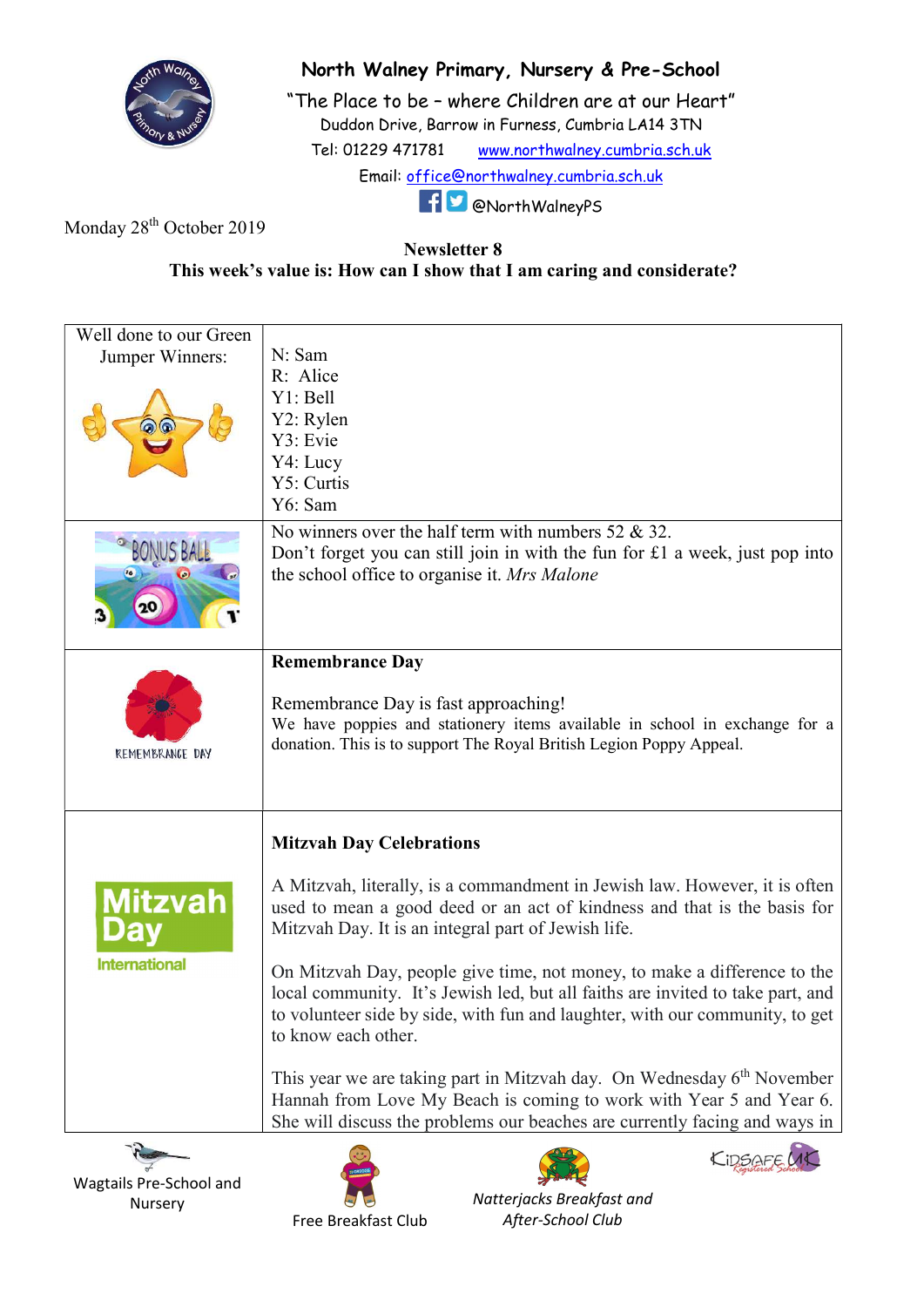|                       | which we can help. On Tuesday $12th$ November the Year 5 and 6 children<br>will join students from St Bernard's school to take part in an afternoon beach<br>clean along Westshore.                                                                                                                                                                                                                                 |
|-----------------------|---------------------------------------------------------------------------------------------------------------------------------------------------------------------------------------------------------------------------------------------------------------------------------------------------------------------------------------------------------------------------------------------------------------------|
|                       | The children in Year 3 and Year 4 will be making boxes of love to give to<br>someone that they care about. We will also be making a Mitzvah wall. The<br>children will write a pledge regarding how they will try to help.                                                                                                                                                                                          |
| <b>CONISTON WATER</b> | <b>Water Park Residential Meeting</b><br>There will be a parents' meeting on Thursday $31st$ October to discuss the<br>Water Park residential trip. We will meet in the Year 1 / 2 classroom at<br>$3-30$ pm.                                                                                                                                                                                                       |
|                       | <b>Halloween Disco</b>                                                                                                                                                                                                                                                                                                                                                                                              |
|                       | Don't forget the PTA Halloween disco on Wednesday 30th October from<br>3:45pm-4:45pm in the school hall. Pre-school, Nursery, Reception and Year 1<br>and 2 children must be accompanied by an adult. Tickets will be on sale from<br>today at the cost of £1 per child. Please send the correct payment into school<br>in a clearly labelled envelope.<br>We look forward to seeing you all there.<br>Mrs McMullan |
|                       | <b>Halloween Sale</b><br>Thank you so much for supporting the Halloween Sale. We raised £82.40<br>for the Barrow and District Disability Association.                                                                                                                                                                                                                                                               |
|                       | <b>The Book Bus</b><br>The Book Bus was due to visit our school on the 29th October.<br>Unfortunately, this has been cancelled due to an issue with drivers.<br>Sorry!                                                                                                                                                                                                                                              |
|                       | <b>Art Activity</b><br>Kitchen roll tubes needed!<br>We would be very grateful if you could send in any empty kitchen roll<br>tubes for an activity in Year $1/2$ .<br>Thank you,<br>Miss Usher                                                                                                                                                                                                                     |
| foodbay               | <b>Harvest Festival</b><br>Our Harvest Festival was a great success. Thank you so much for all the<br>food you kindly donated. Carol from the foodbank was amazed at your<br>generosity and would like to thank you all.                                                                                                                                                                                            |